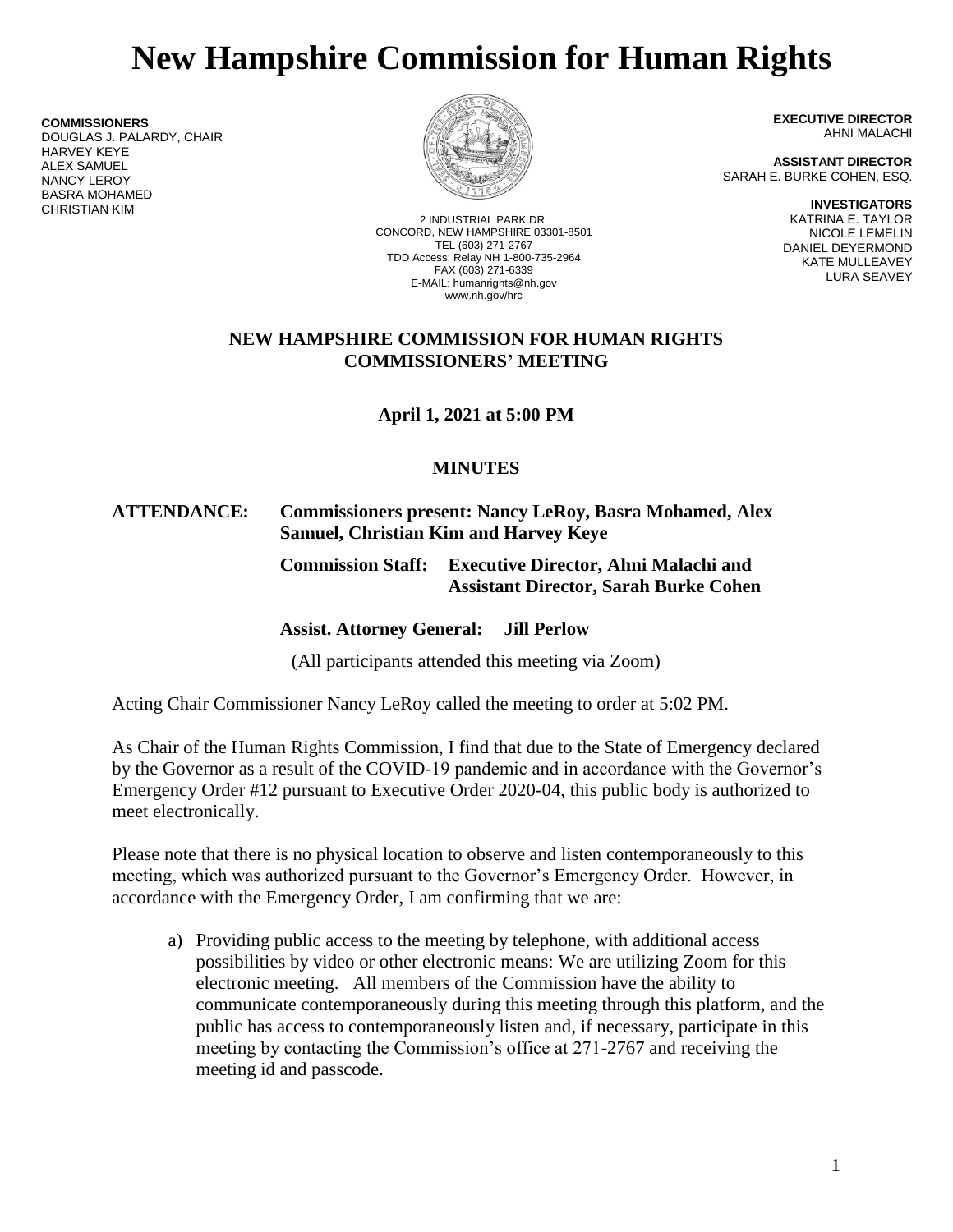b) Providing public notice of the necessary information for accessing the meeting:

We previously gave notice to the public of the necessary information for accessing the meeting, including how to access the meeting telephonically. Instructions have also been provided on the website of the Commission for Human Rights at <nh.gov/hrc>.

- c) Providing a mechanism for the public to alert the public body during the meeting if there are problems with access. If anybody has a problem, please call 271-2767 or email at: <humanrights@nh.gov>.
- d) Adjourning the meeting if the public is unable to access the meeting. In the event the public is unable to access the meeting, the meeting will be adjourned and rescheduled.

Please note that all votes that are taken during this meeting shall be done by roll call vote.

Let's start the meeting by taking a roll call attendance. When each member states their presence, please also state whether there is anyone in the room with you during this meeting, which is required under the Right-to-Know law."

> Commissioner LeRoy: home alone; Commissioner Keye: car, alone, but unable to participate fully until 5:29 PM; Commissioner Mohamed: office, alone; Commissioner Kim: home; alone; Commissioner Samuel: home; alone

#### **1. PUBLIC COMMENT**

Commissioner LeRoy asked if anyone from the public was present and wished to make public comment. There was no response.

#### **2. APPROVAL OF MARCH MEETING MINUTES**

Commissioner Samuel moved and Commissioner Kim seconded a motion to approve the March minutes. Roll call: Commissioner LeRoy - yea; Commissioner Samuel - yea; Commissioner Kim—yea; Commissioner Mohamed —yea. The motion carried.

#### **3. OFFICE UPDATES**

We are in our staff hiring faze. We are hiring  $p/t$  Paralegal,  $p/t$  Secretary and f/t Intake Coordinator. All positions have been posted and have now been closed. We have completed interviews for the Paralegal and have offered a position and she has accepted. She will start on April 9, 2021. She will likely be in 5 days per week. The Paralegal will be clerking the public hearing. Executive Director Malachi discussed her experience and what she will likely be doing at the NHCHR.

The DOJ to which the NHCHR is administratively attached is reviewing the applicants to the f/t Intake Coordinator position and is currently certifying the applicants. Executive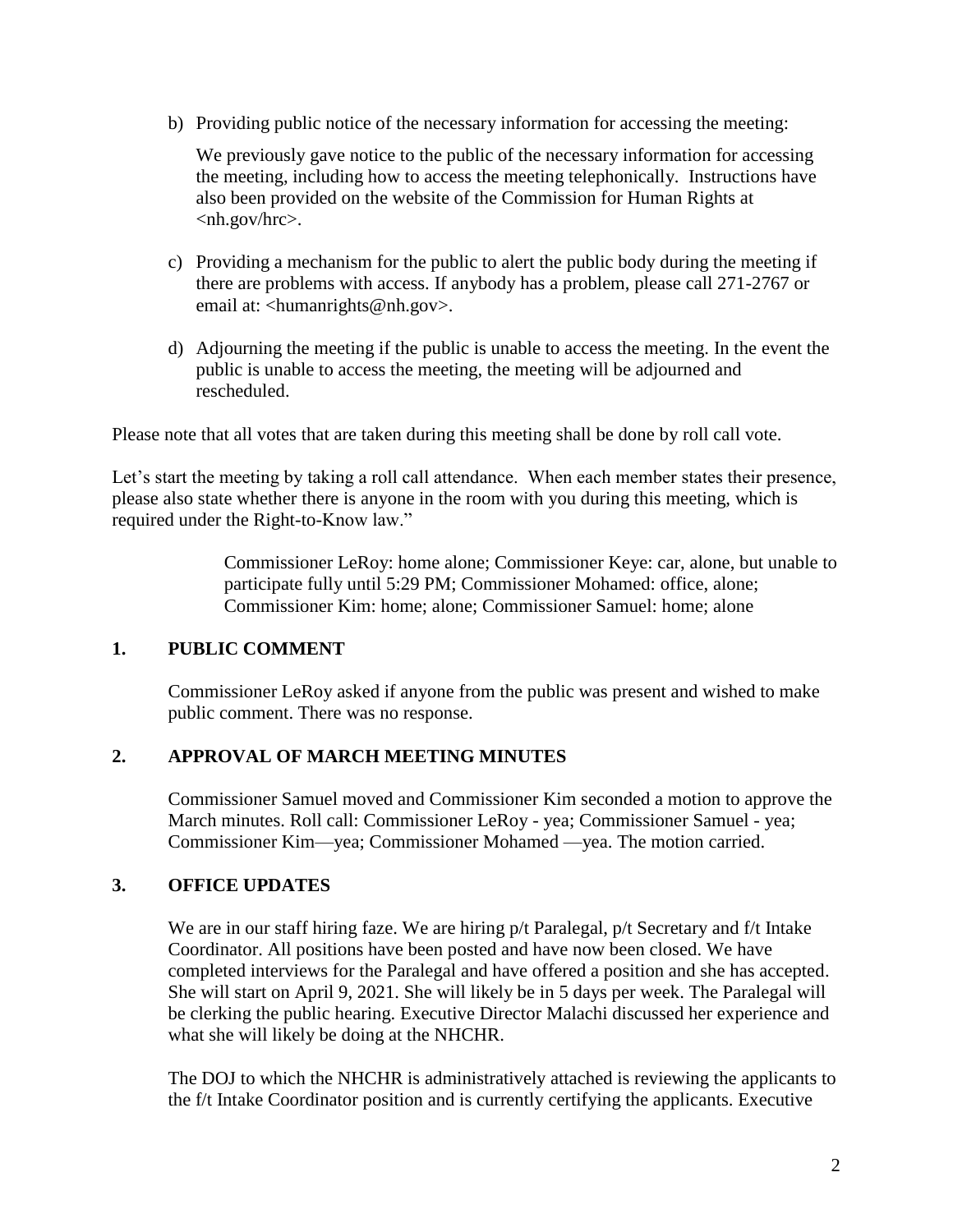Director Malachi and Assistant Director Burke Cohen will review those that certify and schedule interviews accordingly.

The p/t Secretary position has been reposted and as soon as we receive certified applicants the Executive Director Malachi and Assistant Director Burke Cohen will review those that certify and schedule interviews accordingly.

Executive Director Malachi previously sent via email a legislative update/review to the

## **4. REVIEW OF INVESTIGATOR CASE LOAD**

Assistant Director Burke Cohen stated the NHCHR does not currently have a contract amount for EEOC; therefore, the number is defaulted to the amount of last year's contract, which was 170 cases. The NHCHR is currently at 52% of its proposed contract.

Assistant Director Burke Cohen said the cases continue to be filed at about 15-20 per month. As you can see from March, there were 22 cases filed and 31 closed with 26 full credit contract cases. The staff continues to closes cases as promptly as possible including working to assist with direct negotiations and getting cases scheduled for mediation using the Commission's free mediation program. However, the NHCHR continues to receive the same or more cases filed as it is closing. So, it has been difficult to reduce the unassigned case load. Assistant Director Burke Cohen is hopeful that once the Intake Coordinator is hired, the paralegal and with the addition of an intern that some of the pending file cases will be able to be moved to closure through resolution and reduce the number of unassigned cases. The new hires will also allow the investigators to refocus on their own caseloads and move their cases toward closure.

#### **5. HEARING SCHEDULE UPDATE**

Assistant Director Burke Cohen discussed the hearing scheduling. She stated a hearing is scheduled for April 20, 2021. There may be another hearing scheduled for June depending on how the Prehearing/Conciliation goes next week.

#### **HEARING PREPARATION TRAINING/REVIEW**

AAG Perlow talked about the upcoming Administrative Law Day during which the AGs office presents a training for State Boards/Commission. She said it will be a little different this year and would suggest the Commissions participate.

AAG Perlow discussed the process of a public hearing. Things to thinks about initially are ethics, conflict of interest and/or bias. Certainly. Ethically, Commissioners should not pre-judge a case or base it on any information not part of the hearing. In addition, Commissioners should not hear a case in which there is a conflict and if there is concerns about a conflict, AAG Perlow can discuss in great detail on a case by case basis. Finally,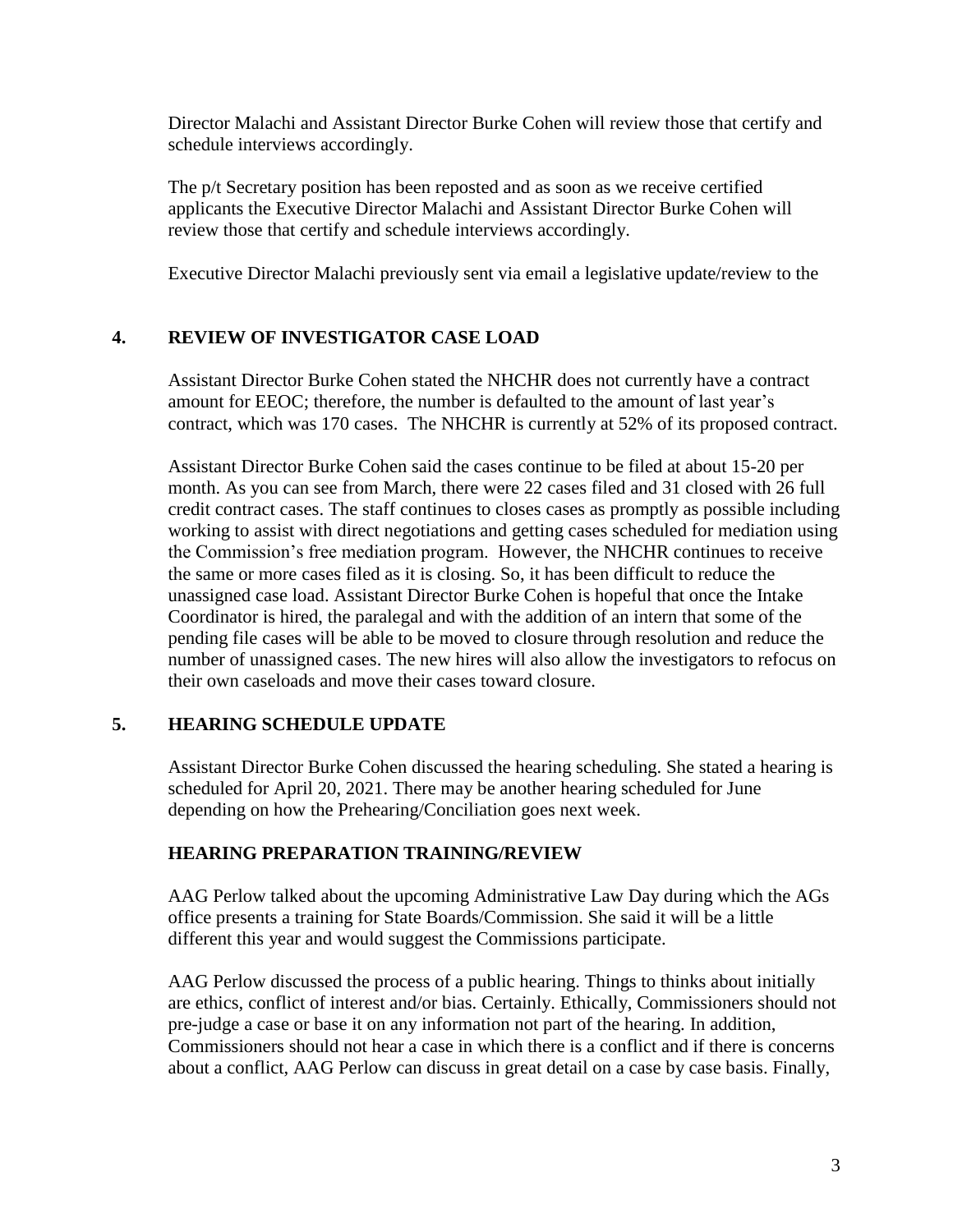a Commissioner should not show a bias relative to specific types of cases and/or certain parties.

AAG Perlow stated evidence weighed at a hearing must be evidence from the actual hearing. It cannot be from the newspaper, other media sources and/or information from friends/family.

AAG Perlow stated these are interesting legal issues to look at and that as the adjudicator you can be as engaged in the process as you like, which includes asking questions of the parties and witnesses. As the adjudicators, it is your job to determine if there is a preponderance of the evidence to determine which party is successful. The adjudicators must determine where the tipping point of the scale of preponderance of evidence is. In doing so, this means the adjudicators must ensure they have collected enough evidence from the parties to make a determination. It is ok to ask questions to the parties and attorneys to ensure they are presenting evidence to prove their perspective of the case.

AAG Perlow discussed deliberations. Executive Director Malachi and AAG Perlow stated the deliberations are public. Because it is public, it is good to ensure the deliberations fully discuss the case to demonstrate the panel has an understanding of the case and the evidence presented by the parties. Discussions will also assist with making a final determination.

AAG Perlow asked if Commissioner LeRoy had any input as she has done numerous public hearings. AAG Perlow and Commissioner LeRoy discussed what to do when a witness or attorney seems to go on for a bit. AAG Perlow stated that the panel has the authority to stop people should it find the statements to be not relevant or duplicative.

Commissioner LeRoy asked about Assistant Director Burke Cohen's role as an attorney. Assistant Director Burke Cohen remaindered the Commissioners that she can answer process questions, but that the AAG represents the NHCHR and is the only authority that can provide legal advice. Executive Director Malachi stated she usually reminds AAG Perlow of the date of the public hearing and if AAG Perlow is not available, then AAG Perlow gives us another contact at the AGs office who can offer legal advice during the hearing by phone if needs be. The NHCHR has taken advantage of having an AAG available to answer legal questions by phone at past hearings.

Commissioner LeRoy asked about getting exhibits ahead of time. Assistant Director stated during this hearing, the parties will have agreed to the exhibits to be presented as part of the record; however, generally, the exhibits may not be agreed upon ahead of time. So, if any exhibit is reviewed ahead of time prior to the hearing and does not end up being submitted, a panelist cannot "un-see" that evidence. In addition, it becomes problematic reviewing evidence out of the context that could be added with witnesses at the hearing. Reviewing documentary ahead of time could yield prejudgment and/or bias.

Commissioner Samuel asked about the rules of evidence. AAG Perlow and Assistant Director Burke Cohen explained that the rules of evidence are not enforced pursuant to